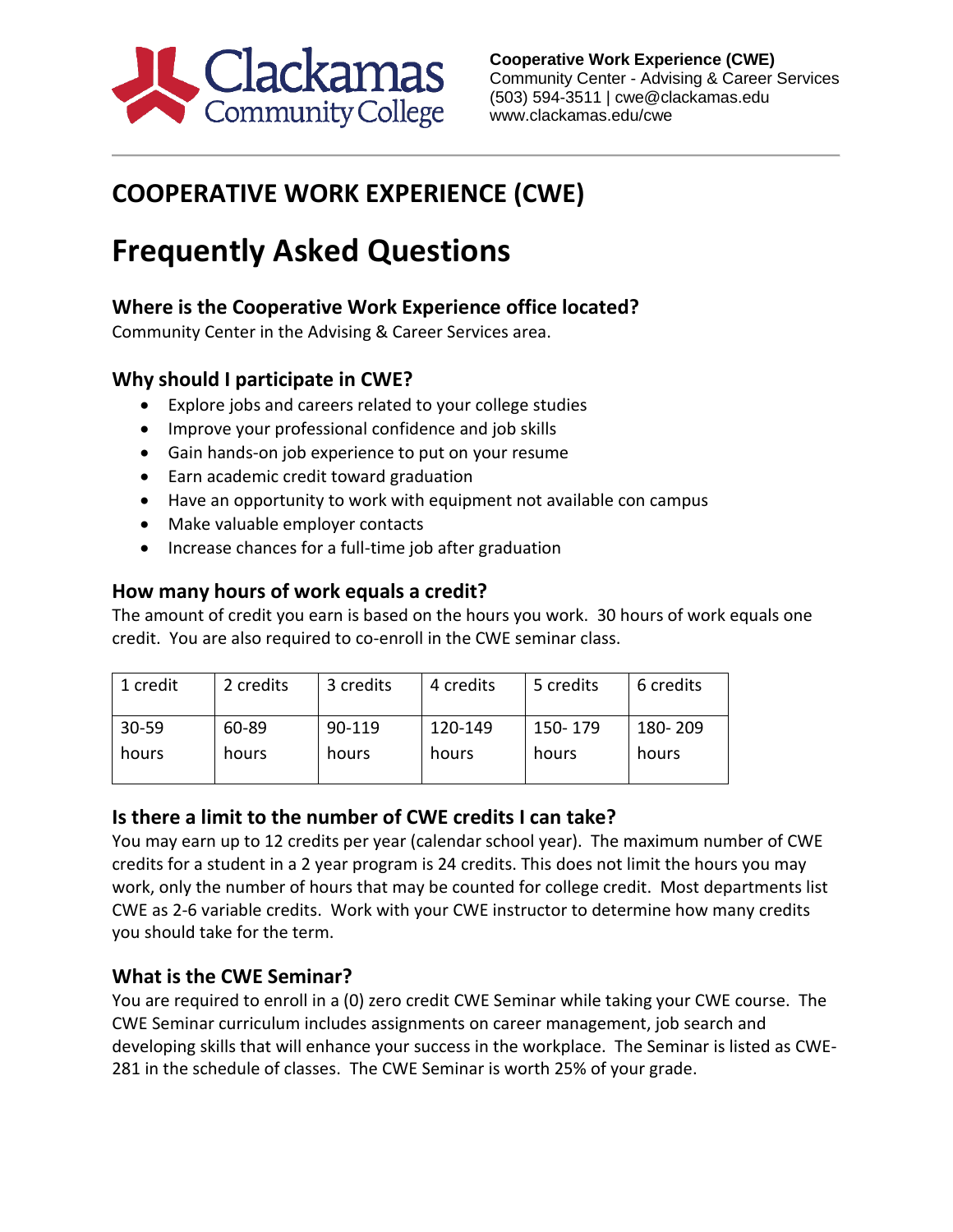#### **Do I need to complete the online CWE application each term that I do CWE?** Yes.

#### **Can a transfer student do CWE?**

CWE may be included as part of a transfer program. Approval is determined on an individual basis by the CWE Instructor in the department that relates to the program of study. Approval will be subject to certain criteria, as determined by the department. In most cases, CWE credits would be applied as elective credit for a transfer degree on a transcript.

#### **Will a Work-Study position qualify as a CWE position?**

Work study is a financial aid program in which eligible students are paid for working on campus or for a qualifying organization off campus, whereas, CWE is an instruction program. It might be possible for your work study position to also work for CWE, IF the work study job meets the guidelines for CWE. In general, your work-study position must be related to your program of study and incorporate learning outcomes.

#### **Can I use my current job for my CWE?**

It may be possible to use your current job to fulfill your CWE requirement. Your current job needs to be related to your program of study and your job must allow for some learning to take place beyond what you are currently doing. The CWE Instructor will need more information about your job before making a determination.

#### **Who can assist me in finding a site to do my CWE?**

We encourage you to be proactive and find a CWE site that is a good fit for your career goals, strengths, and interests. It can take weeks or months to find a site, so start searching at last 1-3 terms before you plan to take your CWE. Each department has a CWE instructor who can assist you and provide guidance as you seek out a site. The Career Center is another resource to assist you with finding potential companies or organizations.

#### **Can my CWE be paid?**

Yes. Your internship may be paid or unpaid.

#### **How will my performance be evaluated?**

You will be evaluated by your employer and CWE program instructor on the basis of job performance and the accomplishment of your learning objectives. Employers are asked to complete a standardized student evaluation at the end of the term.

Your CWE program instructor assigns your final course grade based on the assessments from you, your employer, the CWE program instructor, and the seminar instructor.